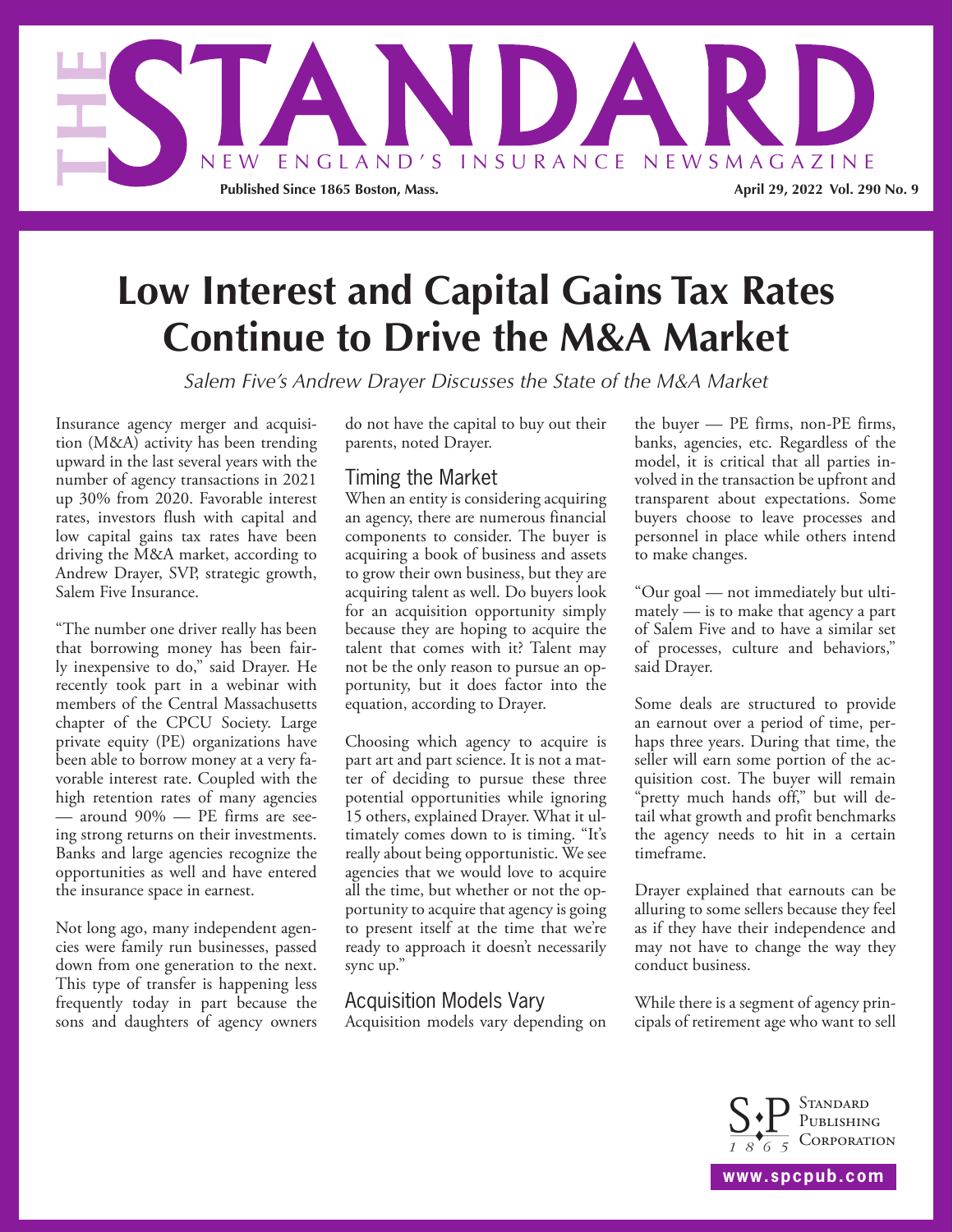their agency for a cash deal upfront, Drayer is hearing from an increasing number of agency owners who are not ready to retire but are looking for help handling recruiting and retainment challenges, training, compensation and benefits packages, etc., all of which require considerable time and investment that take the agent away from selling and servicing clients. These agents may look to a buyer that can provide them with that kind of support.

#### Communicating a Merger or Acquisition to Employees

There are different views on how many employees an agency should have per hundreds of thousands of dollars of revenue. In the three or four years leading up to an acquisition, the buyer needs to know if the agency has shrunk or grown and what the agency principal's plan is.

There are situations where there are more employees at an agency than make sense for the buyer from a profit standpoint. In those cases, M&A deals are structured in such a way that indicates that not all of the employees will be continuing on. It is critical to communicate that information upfront.

"That can be challenging because the last thing you want to do is acquire an agency and walk into a morale issue right off the bat. It's important to remember that the agency principal has decided to sell the agency. The employees haven't. The employees are part of the sale, so to speak," said Drayer.

There are a few schools of thought on how to communicate with employees during the sale. One is not to tell them until the deal has been completed. There could be a fear that letting them know will negatively affect the deal.

Another course of action is to tell employees near the end of the process but before it is completed.

"You can't have that conversation the day before the deal closes. You certainly can't have that conversation the day after the deal closes. So, it's one of those opportunities to demonstrate what the

value is going to be to those employees. It's information that those employees really deserve to know within a reasonable period of time before the deal closes," said Drayer.

During a negotiation it can be easy to say that very little is going to change for the agency except for the equipment they use; the agency principal may be able to run the agency in much the same manner as before the acquisition. However, employees may not view the situation in the same way.

"That's where transparency really is important — having the ability to communicate and create reasonable expectations. It doesn't do anybody any good to create a false sense of security for employees, who are going to very quickly feel as though the whole world has changed for them."

*It's important to remember that the agency principal has decided to sell the agency. The employees haven't. — Andrew Drayer, Salem Five Insurance*

Transparency between all of the players involved in the M&A deal is equally critical. The participants all need to follow through and do what they say they are going to do from both a contractual and an ethical standpoint.

"The currency of relationships is trust. Plain and simple. So we do that with our business partners whether they're on the other side of the negotiating table or not, and we certainly do that with our employees, whether they are current or future employees. Those are really important behaviors as you go through a process like this," explained Drayer.

## The Day After the Deal

The challenge of M&A is what happens the day after the deal has been finalized, according to Drayer.

"Employees are your most important asset. They are also, at times, the most challenging asset to manage because people have high expectations for their employer, and they want to be someplace that they want to be. All of a sudden, they find themselves in this relationship that they didn't sign up for. You have to do a lot of work to build their trust."

In addition to employees, there are often technical issues that need to be ironed out, such as synching agency management systems.

When the purchaser is a bank, there are regulatory compliance and information security system issues to be addressed as well. The reality is that a small agency is unlikely to have invested in security the way a \$6 billion bank needs it to be. While these challenges are real, the buyer should be investing the time to get everything set up correctly.

The key for Drayer is to have a good change management team in place and to take seriously the concerns of new employees.

## The Future of M&A

In 2021, one of the primary drivers of M&A transactions was the expectation that the federal government's Build Back Better legislative framework would include a change in the capital gains tax structure. Some agency principals feared that if they did not sell their agency by a certain date, they would incur a large capital gains tax.

That never materialized, but it is too early to say whether M&A deals will slow significantly this year.

Drayer believes the pace of M&A transactions may continue as long as interest rates remain low. Even with the Federal Reserve nudging rates upward, they are historically low.

Drayer likened the M&A environment to the housing market. Currently, the lack of inventory in the housing market has driven prices up. If the housing market bubble bursts, it may cause prices to level or flatten a bit but not really dip.

The insurance industry is similar in that there is a finite amount of inventory. There are 1,200 to 1,400 independent insurance agencies in Mass.; however, they are not all for sale. The agencies that are for sale are not necessarily the